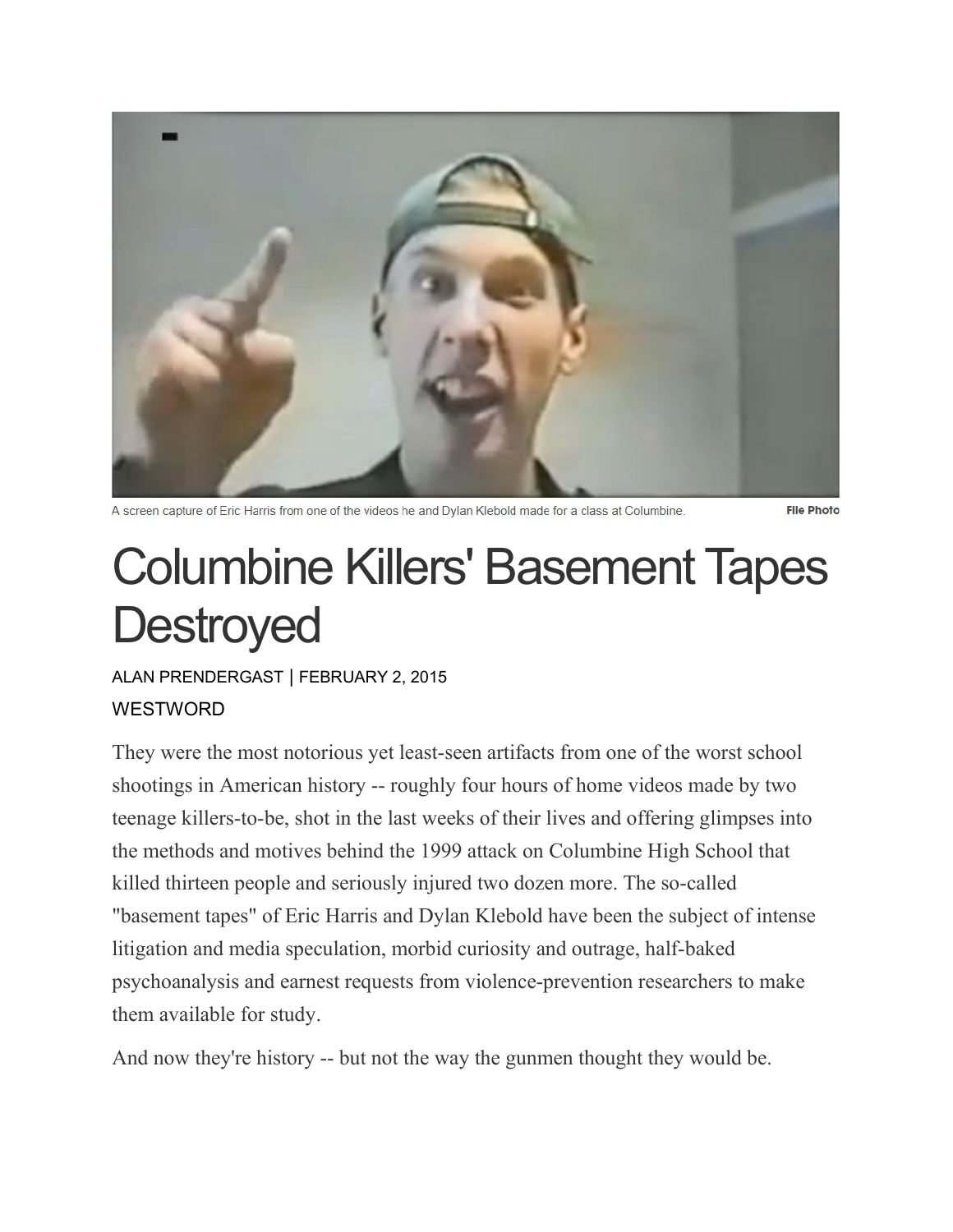Law enforcement officials have always regarded the tapes as a particularly infectious form of toxic waste, a primer in mass murder that could inspire more violence and must never be released. That's no longer a problem: A spokesperson for the Jefferson County Sheriff's Office, the agency that took custody of the videos hours after the shootings, recently confirmed that every known copy of the basement tapes has been destroyed.

"I am not aware of any copies that are out there in anyone's hands," says Jacki Kelley, the JCSO public information director. "We actually held on to a lot of evidence from the Columbine investigation longer than our retention policies require."

Kelley says Sheriff Ted Mink approved the destruction of the tapes -- along with shell casings, weapons and other remaining Columbine evidence -- in early 2011. The obliteration of the videos was only acknowledged recently, though, after a private party filed an open records request seeking access to the basement tapes. A response from the county attorney's office noted that the sheriff's office "no longer has any documents in its possession responsive to your request."



Ted Mink.

File Photo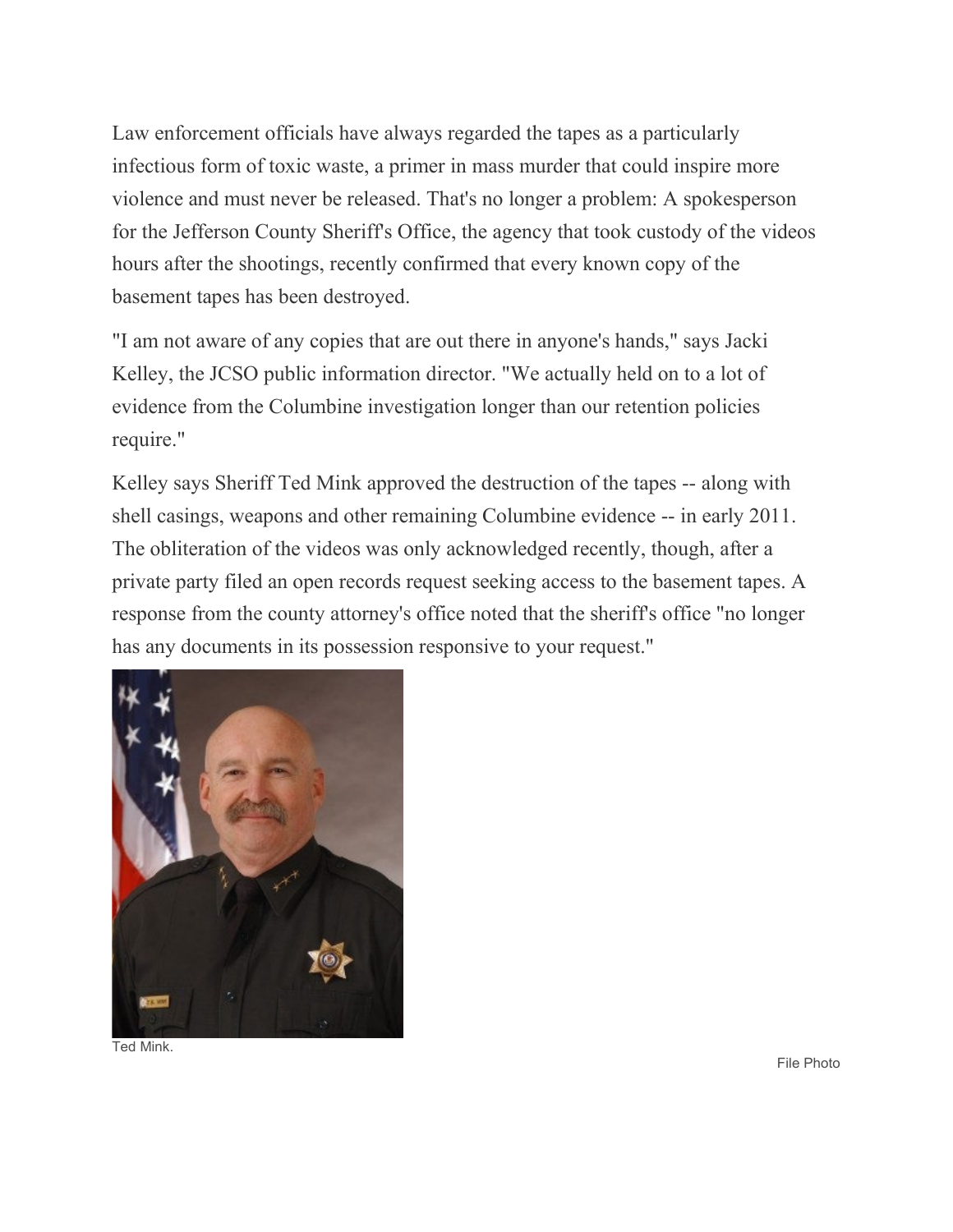Mink, who completed an eleven-year stint as sheriff in 2014 and is now a deputy director at the Colorado Bureau of Investigation, says he wanted to insure that the rantings of Harris and Klebold -- who go into some details in the tapes about bombmaking and other preparations, express hopes that others will launch similar attacks, and say they expect to attract followers "because we're so fucking godlike" -- never surface on social media.

"That was my call," Mink says. "My decision. I can't tell you how to measure prevention. I feel in my own heart it was preventative."

But some social scientists have contended that the tapes, along with writings by the killers and other videos they made, could be helpful in understanding the psychology of school shooters and recognizing warning signs. "A number of people have seen them and written about them," notes Del Elliott, founding director of the Center for the Study and [Prevention](http://www.colorado.edu/cspv/about.html) of Violence at the University of Colorado Boulder. "Their value by themselves I don't see as critical. But the fact that we're losing information that could have been available some time in the future is distressing."

Several victim families, as well as the killers' own parents, had favored suppressing or destroying the tapes, fearing they would inspire copycat killings. But some families had pressed for their release, seeing Jeffco officials' reluctance to disclose evidence as part of a larger pattern of cover-ups and [misinformation](http://www.westword.com/2004-09-30/news/anatomy-of-a-cover-up/) that plagued the Columbine investigation. A few contended that releasing the tapes would demythologize the killers, showing them to be angry, deluded, self-obsessed and farfrom-godlike adolescents.

"When you have Islamic terrorists cutting off people's heads on YouTube, it's hard to look back on those tapes and say they shouldn't be released," says Brian Rohrbough, whose fifteen-year-old son, Dan, was killed at Columbine.

The quiet destruction of the tapes, he adds, only deepens his distrust of the sheriff's office: "There was a copycat shooting immediately after Columbine, and you can make the argument that this stuff shouldn't be released for a while. But all those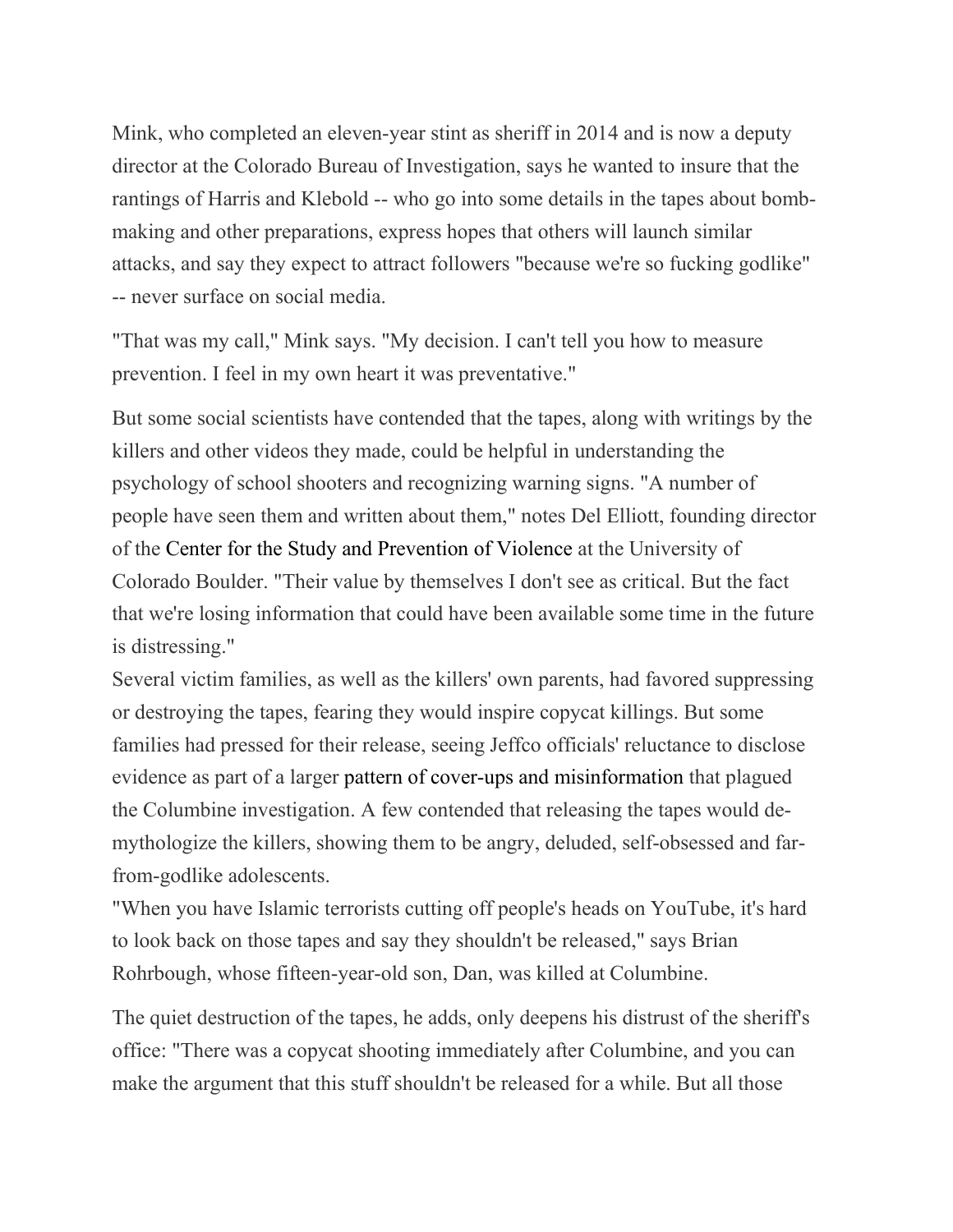arguments go out the window when you consider the way [former Sheriff] John Stone and [former Jefferson County District Attorney] Dave Thomas deceived the families about what they knew."

The content of the tapes was one of the most closely guarded secrets of the Columbine investigation during its first few months -- right up until the point that Jeffco officials provided exclusive access to the materials to a reporter from *Time* magazine, leading to a lurid cover story and community outrage. Stone then arranged a hasty viewing of the tapes by some local media outlets and victim family members, the only time the tapes -- or at least some portion of them -- have

been publicly screened.<br>Livell Elks, today was a very important day in the history of  $N = \infty$  can g ivell folks, today was a very important early in the name, we want downtown. along with vodita and someone assessing + containing a pump action 12 ga.<br>and purchased the following ; a double barrel 12 ga. shotgun, a pump action shells, and purchased the following; a double barrel 12ga. shortgori; a purp shotgin shells,<br>shatgori, a 9min carbine, 250 9min rounds, 15 12ga slugs, 00 10 pshotgin shells, shatgon, a 9 min. carbine, 250 min rounds in tage steps for the carbine we.  $2$  suritch blade knives, and a total of  $9 - 10$  count clips for the condition of  $H$   $H$   $H$  $H$  $H$  $H$ . have: SILINES we want go some you with support to the point of no retiron, I have my carbine, shotgon commo and baile all is my trunk traight of no retirent I have my caroine, snowming and a foreign research of theme. I had wa they'll tay there till tomorrows, surfer a nool you know were there dad we would An excerpt from Eric Harris's journal. Sond that would have been great of walls but also

File Photo

In 2001, after first *Westword* and then the *Rocky Mountain News* published extensive excerpts from Eric [Harris's](http://www.westword.com/2001-12-06/news/i-m-full-of-hate-and-i-love-it/) journal, the *Denver Post* went to court to demand that the rest of the materials seized from the killers' homes be released, including the basement tapes. The case dragged on for five years. After the Colorado Supreme Court ruled that the materials were criminal justice records, under the control of the sheriff's office, Sheriff Mink decided to release the [writings](http://blogs.westword.com/latestword/2006/07/from_hijinks_to_hitler.php) of [Klebold](http://blogs.westword.com/latestword/2006/07/from_hijinks_to_hitler.php) and Harris but keep the video and audio recordings the pair made in the vaults. (Other videos, including several made for school assignments and one showing the pair test-firing their weapons, had already been released.)